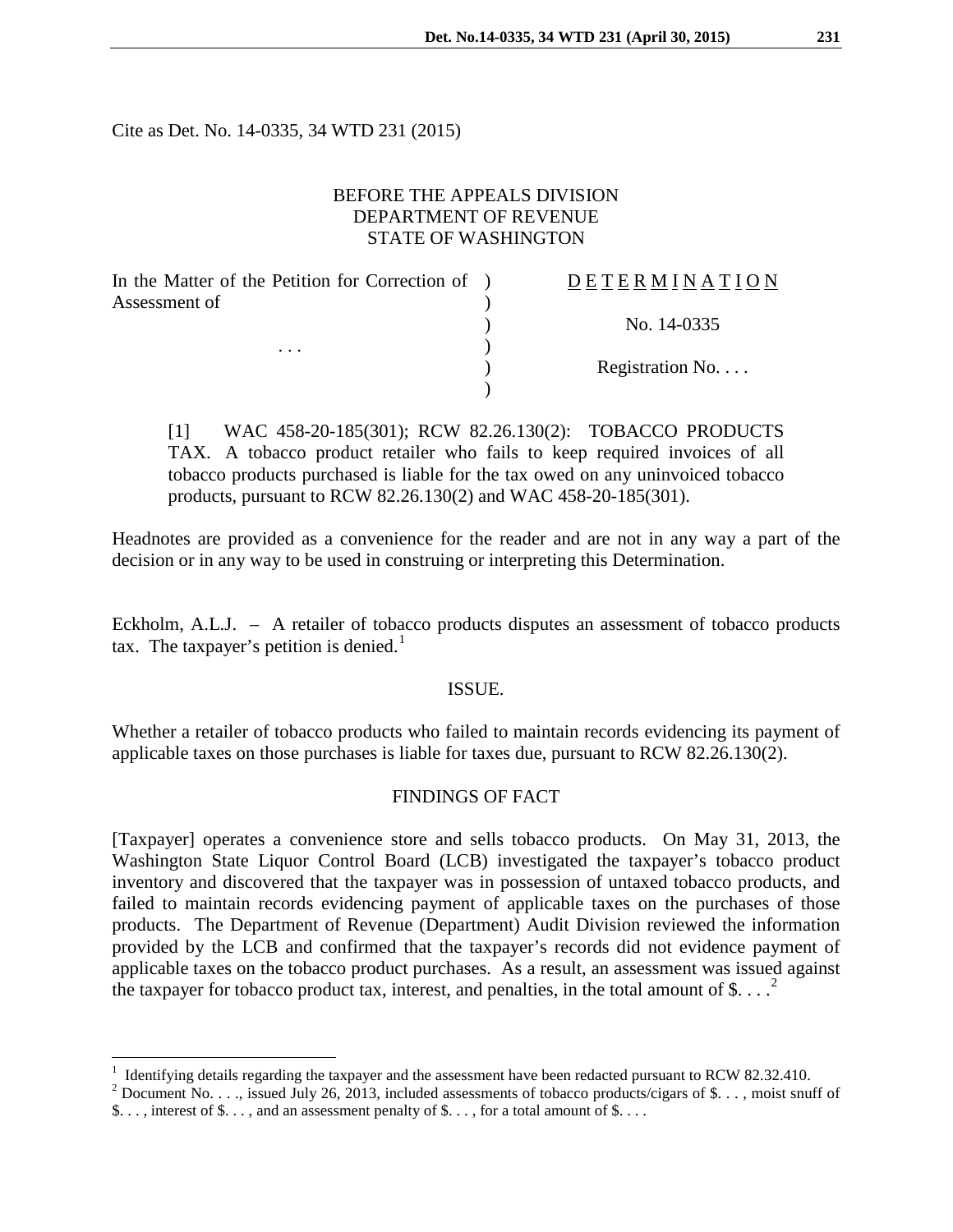The taxpayer appealed the assessment, asserting that it could provide additional evidence of its tobacco product sales and payment of taxes. The taxpayer also indicated that it was not open for business and engaged in selling tobacco products until July 1, 2012; therefore, the assessment should be adjusted for the period of May through June 2012. At the hearing on appeal, the taxpayer indicated that it would provide evidence of the opening date of its business and that it would welcome the opportunity to meet with the auditor for review of its additional records. The taxpayer was provided the contact information for the auditor. The auditor indicated the taxpayer did not contact him or provide any additional evidence regarding its tobacco product sales. The taxpayer did not provide any additional records on appeal or any evidence to substantiate its assertion regarding its business opening date.

# ANALYSIS

Washington imposes a tax on the distribution and sale of tobacco products in this state. RCW 82.26.020(1). Tobacco product retailers are subject to specific recordkeeping requirements, as follows:

(1) Every retailer shall procure itemized invoices of all tobacco products purchased. The invoices shall show the seller's name and address, the date of purchase, and all prices and discounts.

(2) The retailer shall keep at each retail outlet copies of complete, accurate, and legible invoices for that retail outlet or place of business. All invoices required to be kept under this section shall be preserved for five years from the date of purchase.

(3) At any time during usual business hours the department, board, or its duly authorized agents or employees may enter any retail outlet without a search warrant, and inspect the premises for invoices required to be kept under this section and the tobacco products contained in the retail outlet, to determine whether or not all the provisions of this chapter are being fully complied with. If the department, board, or any of its agents or employees, are denied free access or are hindered or interfered with in making the inspection, the registration certificate issued under RCW 82.32.030 of the retailer at the premises is subject to revocation, and any licenses issued under this chapter or chapter 82.24 RCW are subject to suspension or revocation by the department.

RCW 82.26.080.

A tobacco product retailer who fails to keep required invoices of all tobacco products purchased is liable for the tax owed on any uninvoiced tobacco products. RCW 82.26.130(2).

The Department's administrative rule implementing tobacco product recordkeeping requirements is WAC 458-20-185(301) (Rule 185(301)), which provides, in pertinent part:

Books and records. An accurate set of records showing all transactions related to the purchase, sale, or distribution of tobacco products must be retained. RCW 82.26.060, 82.26.070 and 82.26.080. All records must be preserved for five years from the date of the transaction.

(a) Distributors. Distributors must keep at each place of business complete and accurate records for that place of business. The records to be kept by distributors include itemized invoices of tobacco products held, purchased, manufactured, brought in or caused to be